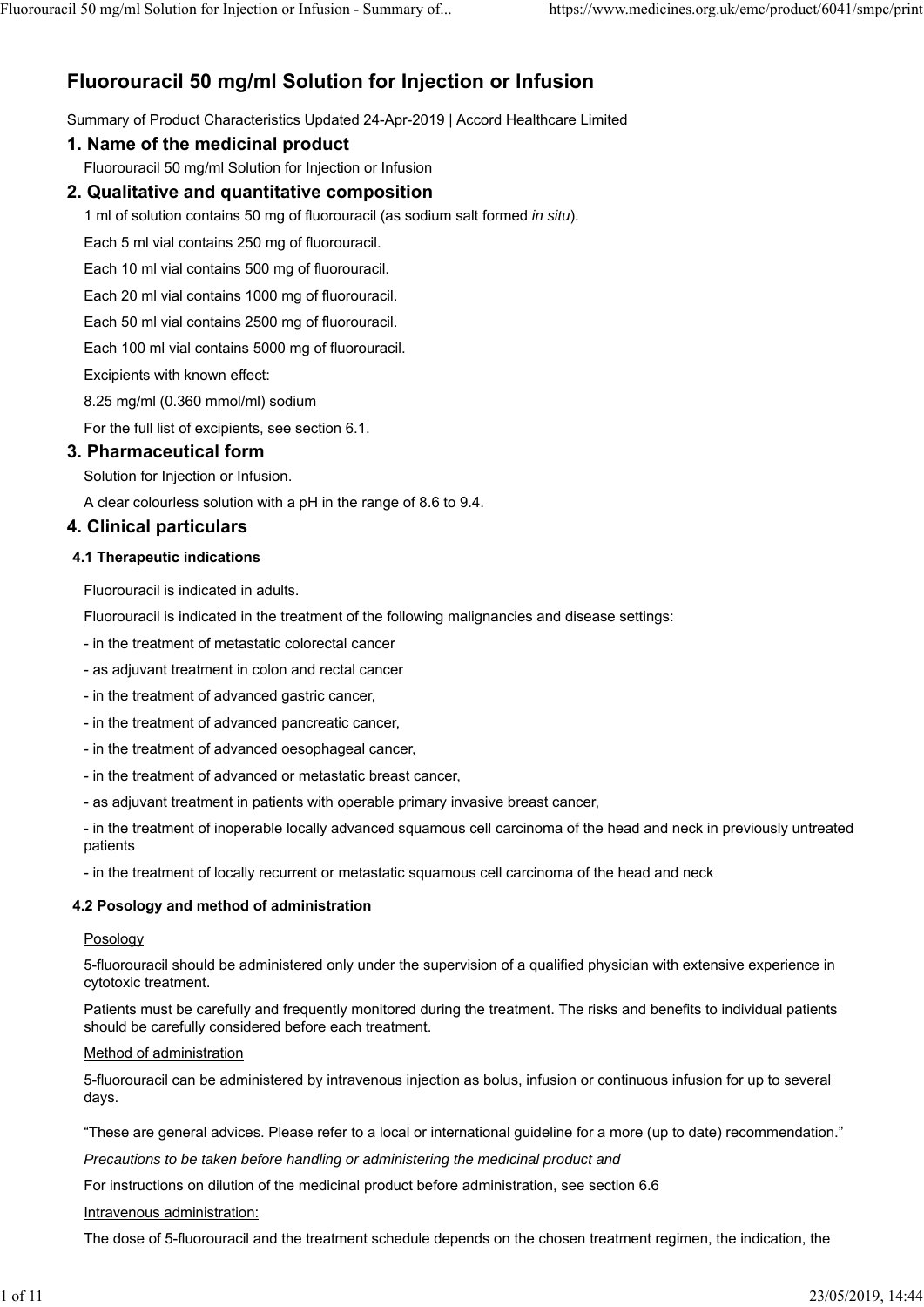general status and previous treatment of the patient. Treatment regimens vary in the combination of 5-fluorouracil with other cytotoxic agents or dose of concomitantly used folinic acid.

The number of cycles used should be decided by the treating clinician depending on local treatment protocols and guidelines; taking into consideration treatment success and tolerability in individual patients.

Initial treatment should be given in hospital.

Reduction of the dose is advisable in patients with any of the following:

- 1. Cachexia
- 2. Major surgery within preceding 30 days
- 3. Reduced bone marrow function
- 4. Impaired hepatic or renal function

Adults and elderly patients receiving 5-fluorouracil should be monitored prior to each dose for haematological (platelet, leucocyte, and granulocyte counts), gastrointestinal (stomatitis, diarrhoea, bleeding from the gastrointestinal tract), and neurological toxicity, and, if necessary, the dose of 5-fluorouracil may be either reduced or withheld.

Necessity of dosage adjustment or discontinuation of the medicinal product depends on the occurrence of undesirable effects. Haematological toxicities such as reduced leukocytes (≤ 3500/mm3) and/or platelet counts (≤ 100000/mm3) can require treatment interruption. Resumption of treatment must be decided by the treating clinician depending upon the clinical scenario.

#### **Colorectal cancer:**

5-fluorouracil is used in the treatment of colon and rectal cancers in a number of treatment regimens. 5-fluorouracil is preferably used along with folinic acid. Commonly used treatment regimens also combine 5-fluorouracil and folinic acid with other chemotherapeutic agents such as Irinotecan (FOLFIRI and FLIRI), Oxaliplatin (FOLFOX) or both Irinotecan and Oxaliplatin (FOLFIRINOX).

The commonly used dose range of 5-fluorouracil varies from 200-600mg/m<sup>2</sup> of body surface. The dose also varies depending administration as intravenous bolus or as continuous intravenous infusion.

The dose schedules also vary depending on the chemotherapy regimen, and 5-fluorouracil dose could be repeated weekly, bimonthly or monthly.

The number of cycles varies with the treatment regimens used and also depends on the clinical decision based on treatment success and tolerability.

# **Breast cancer:**

5-fluorouracil is commonly used in chemotherapy regimens in combination with cyclophosphamide and methotrexate (CMF), or epirubicin, cyclophosphamide (FEC) or methotrexate and leucovorin (MFL). The usual dose range is 500- 600 mg/m<sup>2</sup> body surface as an intravenous bolus and repeated every  $3-4$  weeks as necessary. In adjuvant treatment of primary invasive breast cancer, duration of treatment will usually continue for 6 cycles.

# **Gastric cancer and cancer of gastroesophageal junction:**

Peri-operative chemotherapy with ECF regimen (epirubicin, cisplatin, 5-fluorouracil) is currently recommended. The recommended dose of 5-fluorouracil is 200 mg/m2 body surface per day given as continuous intravenous infusion for 3 weeks. 6 cycles are recommended but this depends on treatment success and tolerability of medicinal product by the patient.

#### **Oesophageal cancer:**

5-fluorouracil is commonly used in combination with cisplatin; or cisplatin and epirubicin; or epirubicin and oxaliplatin. Dose varies between 200- 1000 mg/m<sup>2</sup> body surface per day as continuous intravenous infusion over several days and repeated cyclically depending upon regimen.

For cancers involving lower part of oesophagus, peri-operative chemotherapy with ECF regimen (epirubicin, cisplatin, 5-fluorouracil) is commonly recommended. The recommended dose of 5-fluorouracil is 200 mg/m<sup>2</sup> body surface per day given as continuous intravenous infusion for 3 weeks and repeated cyclically.

Concerning administration of 5-fluorouracil/cisplatin in combination with radiotherapy, please refer to the literature.

#### **Pancreatic cancer:**

5-fluorouracil is preferably used in combination with folinic acid or gemcitabine. Dose varies between 200- 500 mg/m<sup>2</sup> body surface per day as intravenous bolus injection or intravenous infusion, depending on the regimen and repeated cyclically.

#### **Head and neck cancer:**

5-fluorouracil is preferably used in combination with cisplatin or carboplatin. Dose varies between 600-1200 mg/m<sup>2</sup> body surface per day as continuous intravenous infusion over several days and repeated cyclically depending upon regimen.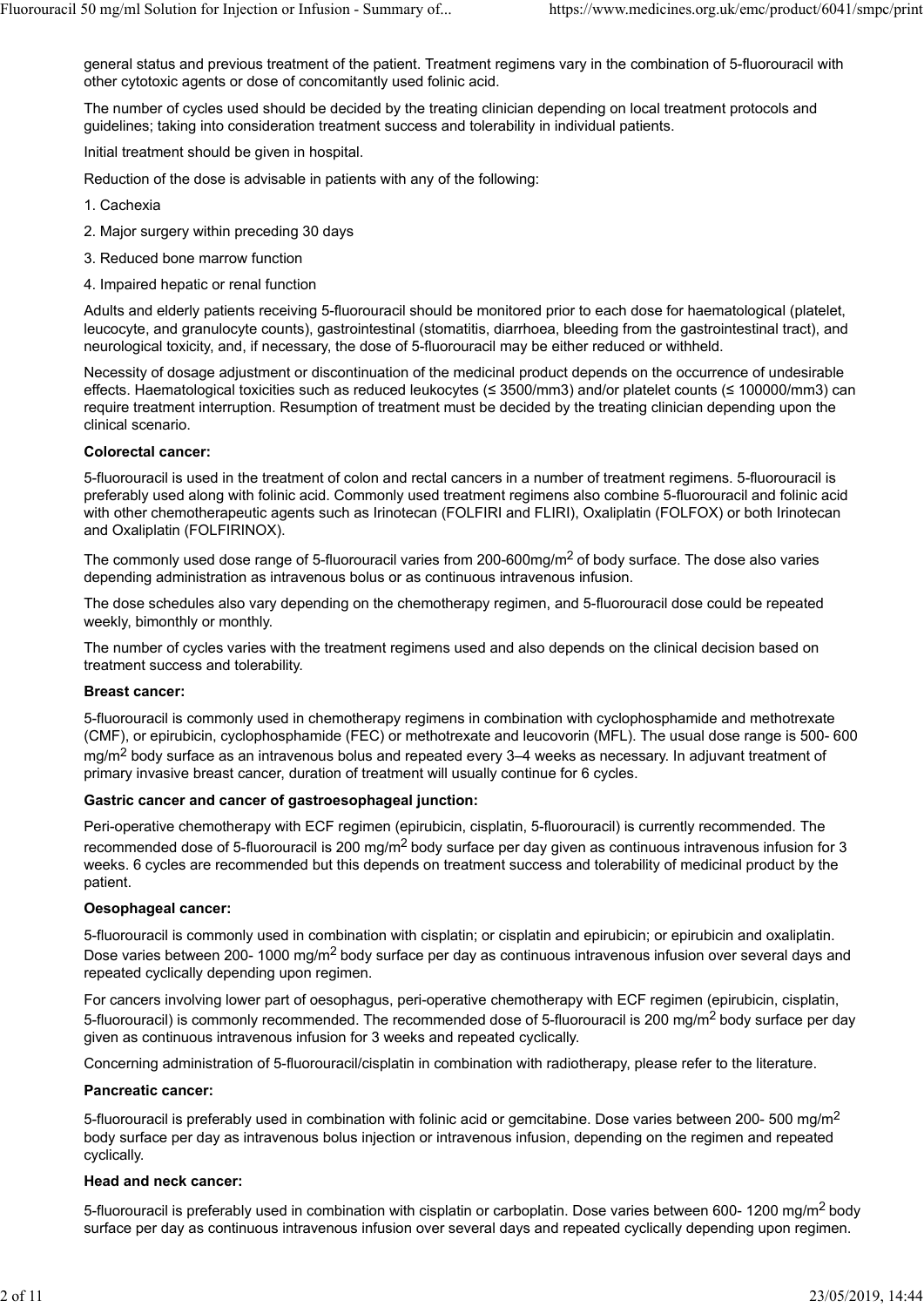Concerning administration of 5-fluorouracil/ cisplatin or carboplatin in combination with radiotherapy, please refer to the literature.

## **Special populations**

## **Renal or hepatic impairment**

Caution is advised and the dose might need to be reduced in patients with renal or hepatic impairment.

### **Paediatric population**

Fluorouracil is not recommended for use in children due to insufficient data on safety and efficacy.

### **Elderly**

No dosage adjustment necessary.

#### **4.3 Contraindications**

Hypersensitivity to the fluorouracil or to any of the excipients listed in section 6.1.

Fluorouracil is contraindicated in the following

- Serious infections (e.g. Herpes zoster, chickenpox).
- Seriously debilitated patients.
- Bone marrow depression after radiotherapy or treatment with other antineoplastic agents.
- Management of non-malignant disease
- Serious liver impairment

• Fluorouracil (5-FU) must not be given in combination with brivudin, sorivudin and analogues. Brivudin, sorivudin und analogues are potent inhibitors of the 5-FU-metabolising enzyme dihydropyrimidine dehydrogenase (DPD) (see section 4.4 and 4.5).

- Fluorouracil (5-FU) must not be given to patients homozygotic for dihydropyrimidine dehydrogenase (DPD).
- Fluorouracil is strictly contraindicated in pregnant or breast feeding women **(see section 4.6)**.
- In patients with known complete absence of dihydropyrimidine dehydrogenase (DPD) activity (see section 4.4)

#### **4.4 Special warnings and precautions for use**

It is recommended that fluorouracil should only be given by, or under the strict supervision of, a qualified physician who is conversant with the use of potent antimetabolites and has the facilities for regular monitoring of clinical, biochemical and haematological effects during and after administration.

All patients should be admitted to hospital for initial treatment.

Adequate treatment with fluorouracil is usually followed by leucopenia, the lowest white blood cell (W.B.C.) count commonly being observed between the 7<sup>th</sup> and 14<sup>th</sup> day of the first course, but occasionally being delayed for as long as 20 days. The count usually returns to normal by the 30<sup>th</sup> day. Daily monitoring of platelet and W.B.C. count is recommended and treatment should be stopped if platelets fall below 100,000 per mm<sup>3</sup> or the W.B.C. count falls below 3,500 per mm<sup>3</sup>. If the total count is less than 2000 per mm<sup>3</sup>, and especially if there is granulocytopenia, it is recommended that the patient be placed in protective isolation in the hospital and treated with appropriate measures to prevent systemic infection.

Treatment should also be stopped at the first sign of oral ulceration or if there is evidence of gastrointestinal side effects such as stomatitis, diarrhoea, bleeding from the G.I. tract or haemorrhage at any site. The ratio between effective and toxic dose is small and therapeutic response is unlikely without some degree of toxicity. Care must be taken therefore, in the selection of patients and adjustment of dosage. Treatment should be stopped in case of severe toxicity.

#### **Cardiotoxicity**

Cardiotoxicity has been associated with fluoropyrimidine therapy, including myocardial infarction, angina, arrhythmias, myocarditis, cardiogenic shock, sudden death and electrocardiographic changes (including very rare cases of QT prolongation). These adverse events are more common in patients receiving continuous infusion of 5-fluorouracil rather than bolus injection. Prior history of coronary artery disease may be a risk factor for cardiac adverse reactions. Care should therefore be exercised in treating patients who experienced chest pain during courses of treatment, or patients with a history of heart disease. Cardiac function should be regularly monitored during treatment with fluorouracil. In case of severe cardiotoxicity the treatment should be discontinued.

Fluorouracil should be used with caution in patients with reduced renal or liver function or jaundice. Isolated cases of angina, ECG abnormalities and rarely, myocardial infarction have been reported following administration of fluorouracil. Care should therefore be exercised in treating patients who experience chest pain during courses of treatment, or patients with a history of heart disease.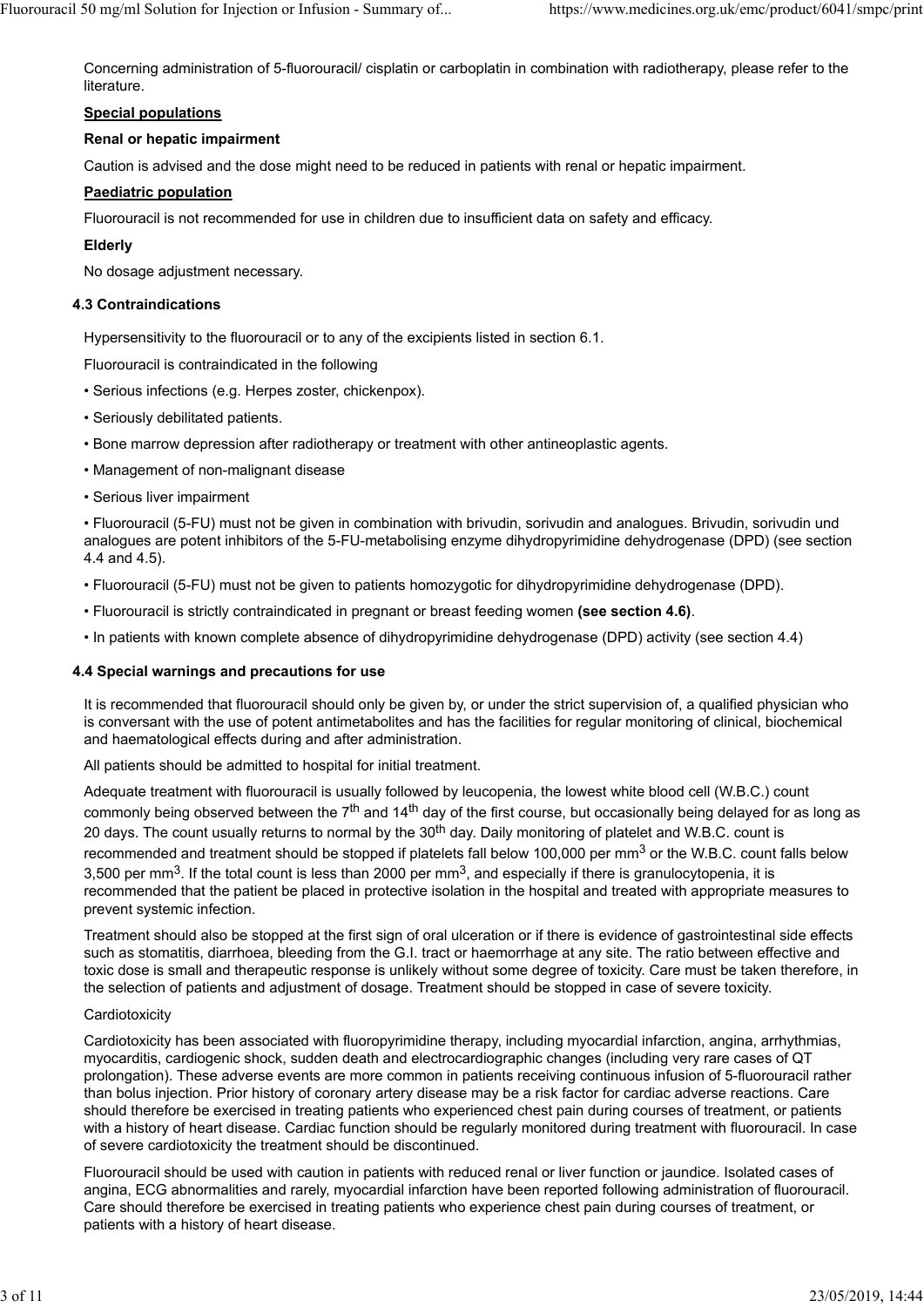# Encephalopathy

Cases of encephalopathies (including hyperammonaemic encephalopathy, leukoencephalopathy) associated with 5-fluorouracil treatment have been reported from post-marketing sources. Signs or symptoms of encephalopathy are altered mental status, confusion, disorientation, coma or ataxia. If a patient develops any of these symptoms withhold treatment and test serum ammonia levels immediately. In case of elevated serum ammonia levels initiate ammonialowering therapy.

Caution is necessary when administering fluorouracil to patients with renal and/or hepatic impairment. Patients with impaired renal and/or hepatic function may have an increased risk for hyperammonaemia and hyperammonaemic encephalopathy.

### Dihydropyrimidine dehydrogenase (DPD) deficiency

Rarely, unexpected, severe toxicity (e.g. stomatitis, diarrhoea, mucosal inflammation, neutropenia and neurotoxicity) associated with 5-fluorouracil has been attributed to a deficiency of DPD activity.

Patients with low or absent DPD activity, an enzyme involved in fluorouracil degradation, are at increased risk for severe, life-threatening, or fatal adverse reactions caused by fluorouracil. Although DPD deficiency cannot be precisely defined, it is known that patients with certain homozygous or certain compound heterozygous mutations in the DPYD gene locus (e.g. DPYD\*2A, c.1679T>G, c.2846A>T and c.1236G>A/HapB3 variants), which can cause complete or near complete absence of DPD enzymatic activity (as determined from laboratory assays), have the highest risk of life-threatening or fatal toxicity and should not be treated with 5-fluorouracil (see section 4.3). No dose has been proven safe for patients with complete absence of DPD activity.

Patients with certain heterozygous DPYD variants (including DPYD\*2A, c.1679T>G, c.2846A>T and c.1236G>A/HapB3 variants) have been shown to have increased risk of severe toxicity when treated with fluoropyrimidines.

The frequency of the heterozygous DPYD\*2A genotype in the DPYD gene in Caucasian patients is around 1%, 1.1% for c.2846A>T, 2.6-6.3% for c.1236G>A/HapB3 variants and 0.07 to 0.1% for c.1679T>G. Genotyping for these alleles is recommended to identify patients at increased risk for severe toxicity. Data on the frequency of these DPYD variants in other populations than Caucasian is limited. It cannot be excluded that other rare variants may also be associated with an increased risk of severe toxicity.

Patients with partial DPD deficiency (such as those with heterozygous mutations in the DPYD gene) and where the benefits of 5-fluorouracil are considered to outweigh the risks (taking into account the suitability of an alternative nonfluoropyrimidine chemotherapeutic regimen), must be treated with extreme caution and frequent monitoring with dose adjustment according to toxicity should be conducted. A reduction of the starting dose in these patients may be considered to avoid serious toxicity. There is insufficient data to recommend a specific dose in patients with partial DPD activity as measured by specific test. It has been reported that the DPYD\*2A, c.1679T>G variants lead to a greater reduction in enzymatic activity compared to other variants with a higher risk of side effects. The consequences of a reduced dose on the efficacy are currently uncertain. Therefore, in the absence of serious toxicity the dose could be increased while carefully monitoring the patient.

The patients who are tested negative for the above-mentioned alleles may still have a risk of severe adverse events.

In patients with unrecognised DPD deficiency treated with 5-fluoruracil as well as in those patients who test negative for specific DPYD variations, life-threatening toxicities manifesting as acute overdose may occur (see section 4.9). In the event of grade 2-4 acute toxicity, treatment must be discontinued immediately. Permanent discontinuation should be considered based on clinical assessment of the onset, duration and severity of the observed toxicities.

Dihydropyrimidine dehydrogenase (DPD) plays an important role in the metabolism of fluorouracil. There have been reports of increased fluorouracil toxicity in patients who have reduced activity/deficiency of DPD. If applicable, determination of DPD enzyme activity is indicated prior to the treatment with 5-fluoropyrimidines.

Nucleoside analogues, e.g. brivudin and sorivudin, which affect DPD activity may cause increased plasma concentrations and increased toxicity of fluoropyrimidines (see section 4.5). Therefore, an interval of at least 4 weeks between administration of fluorouracil and brivudin, sorivudin or analogues should be kept. In the case of accidental administration of nucleoside analogues to patients treated with fluorouracil, effective measures should be taken to reduce fluorouracil toxicity. Immediate hospitalisation is recommended. Any measure to prevent systemic infections and dehydration should be commenced.

Vaccination with a live vaccine should be avoided in patients receiving fluorouracil due to the potential for serious or fatal infections. Contact should be avoided with people who have recently been treated with polio virus vaccine.

It is not advisable to prolonged exposure to sunlight because of the risk of photosensitivity.

Use with caution in patients who have had high-dose pelvic radiation.

Combination of 5-fluorouracil and folinic acid

The toxicity profile of 5-fluorouracil may be enhanced or shifted by folinic acid The most common manifestations are leucopenia, mucositis, stomatitis and/or diarrhoea which may be dose limiting. When 5-fluorouracil and folinic acid are used in combination, the fluorouracil dosage must be reduced more in cases of toxicity than when fluorouracil is used alone. Toxicities observed in patients treated with the combination are qualitatively similar to those observed in patients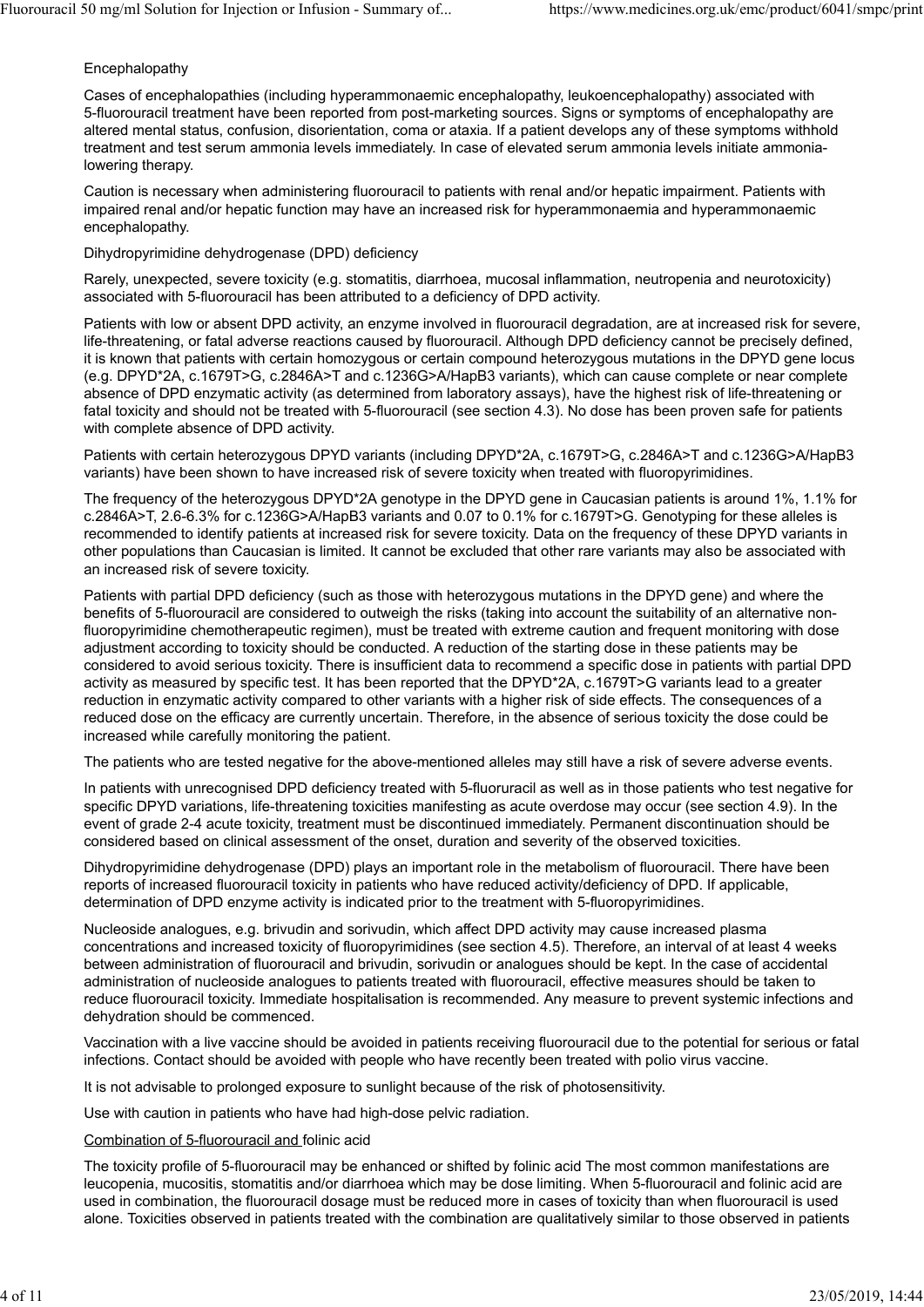#### treated with 5-fluorouracil alone.

Gastrointestinal toxicities are observed more commonly and may be more severe or even life threatening (particularly stomatitis and diarrhoea). In severe cases, 5-fluorouracil and folinic acid must be withdrawn, and supportive intravenous therapy initiated. Patients should be instructed to consult their treating physician immediately if stomatitis (mild to moderate ulcers) and/or diarrhoea (watery stools or bowel movements) two times per day occur.

Particular care should be taken in the treatment of elderly or debilitated patients, as these patients may be at increased risk of severe toxicity.

Women of childbearing potential and men have to use effective contraception during and up to 6 months after treatment.

Patients taking phenytoin concomitantly with fluorouracil should undergo regular testing because of the possibility of an elevated plasma level of phenytoin.

#### Sodium:

Fluorouracil injection BP contains 7.78 mmol (178.2 mg) of sodium per maximum daily dose (600 mg/m<sup>2</sup>). This should be taken into consideration by patients on a controlled sodium diet.

#### **4.5 Interaction with other medicinal products and other forms of interaction**

Various agents have been reported to biochemically modulate the anti-tumour efficacy or toxicity of Fluorouracil. Common drugs include methotrexate, metronidazole, leucovorin interferon alfa and allopurinol.

Both the efficacy and toxicity of 5-fluorouracil may be increased when 5-fluorouracil is used in combination with folinic acid. Side effects may be more pronounced and severe diarrhoea may occur. Life-threatening diarrhoeas have been observed if 600 mg/m² of fluorouracil (i.v. bolus once weekly) is given together with folinic acid.

In combination with other myelosuppressive substances, dosage adjustment is necessary. Concomitant or previous radiation therapy may require dosage reduction. The cardiotoxicity of anthracyclines may be increased.

Fluorouracil should be avoided in combination with clozapine due to increased risk of agranulocytosis.

Increased incidence of cerebral infarction has been reported in oropharyngeal cancer patients treated with fluorouracil and cisplatin.

Marked elevations of prothrombin time and INR have been reported in a few patients stabilised on warfarin therapy following initiation of fluorouracil regimes.

The enzyme dihydropyrimidin dehydrogenase (DPD) plays an important role in the metabolism of fluorouracil. Nucleoside analogues, e.g. brivudin and sorivudin, may induce an increase in plasma concentrations of 5-FU or other fluoropyrimidines accompanied by toxicological reactions. Therefore, a time interval of minimum 4 weeks between administration of fluorouracil and brivudin, sorivudin and analogues should be kept.

If applicable, determination of DPD enzyme activity is indicated prior to treatment with 5- fluoropyrimidines.

Cimetidine, metronidazole and interferone may increase the plasma level of 5-fluorouracil, thereby increasing the toxicity of 5-fluorouracil.

In patients receiving phenytoin and fluorouracil concomitantly, an increase of phenytoin plasma concentration has been reported resulting in symptoms of phenytoin toxicity.

Fluorouracil enhances the action of other cytostatic drugs and irradiation therapy (see section 4.2).

In patients receiving cyclophosphamide, Methotrexate and 5-fluorouracil, addition of thiazide diuretics resulted in a more pronounced decrease of the number of granulocytes when compared to patients not receiving thiazides.

Hepatotoxicity (increase in alkaline phosphatases, transaminases or bilirubin) has been observed commonly in patients receiving 5-fluorouracil in combination with levamisol.

In patients with breast cancer, combination therapy with cyclophosphamide, methotrexate, 5-fluorouracil and tamoxifen has been reported to increase the risk of thromboembolic events.

Serious, potentially life-threatening mucositis may occur following co-administration of vinorelbine and 5-fluorouracil/folinic acid.

Vaccination with live vaccines should be avoided in immunocompromised patients.

#### **4.6 Fertility, pregnancy and lactation**

Pregnancy:

There are no adequate and well-controlled studies in pregnant women, however, fetal defects and miscarriages have been reported.

Women of childbearing potential should be advised to avoid becoming pregnant and use an effective method of contraception during treatment with fluorouracil and upto 6 months afterwards (see section 4.4). If the drug is used during pregnancy, or if the patient becomes pregnant while taking the drug, the patient should be fully informed of the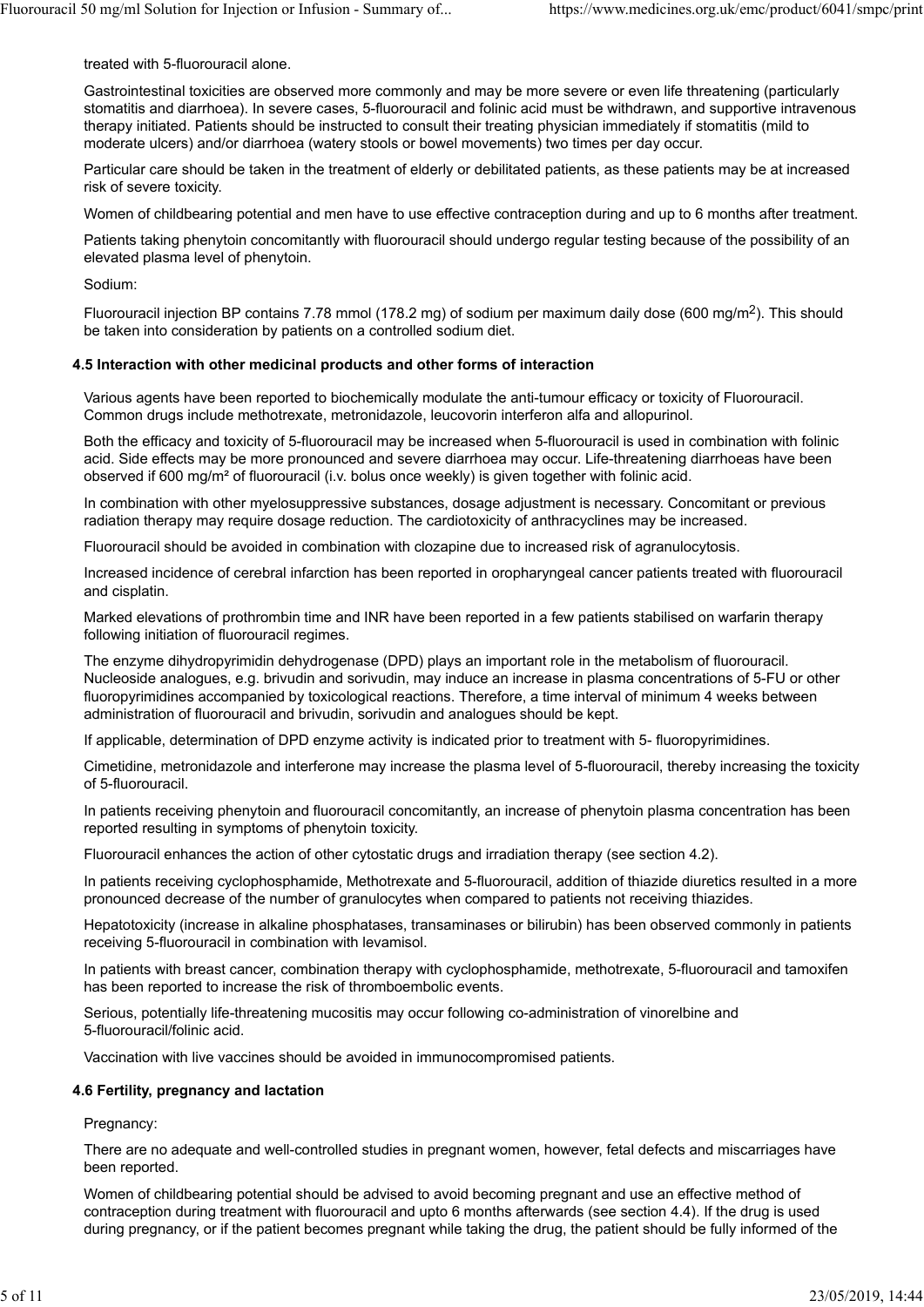potential hazard to the fetus and genetic counselling is recommended. Fluorouracil should be used during pregnancy only if the potential benefit justifies the potential risk to the foetus.

Fertility:

Men treated with fluorouracil are advised not to father a child during and for up to 6 months following cessation of treatment (see section 4.4). Advice on conservation of sperm should be sought prior to treatment because of the possibility of irreversible infertility due to therapy with fluorouracil.

Breast-feeding:

Since it is not known whether fluorouracil passes into breast milk, breast-feeding must be discontinued if the mother is treated with fluorouracil.

## **4.7 Effects on ability to drive and use machines**

No studies on the effects on the ability to drive and use machinery have been performed.

Fluorouracil may induce side effects such as nausea and vomiting. It can also produce adverse event on nervous system and visual changes which could interfere driving or the usage of heavy machinery.

### **4.8 Undesirable effects**

Frequencies are defined using the following convention:

Very common (≥1/10),

Common (≥ 1/100 to < 1/10),

Uncommon (≥ 1/1000 to < 1/100),

Rare (≥ 1/10000 to < 1/1000),

Very rare (< 1/10000),

Not known (cannot be estimated from the available data).

### **Blood and lymphatic system disorders:**

**Common** 

febrile neutropenia

Very common

Myelosuppression (Onset: 7-10 days, Nadir: 9-14 days, Recovery: 21-28 days), neutropenia, thrombocytopenia, leucopenia, agranulocytosis, anaemia and pancytopenia.

#### **Immune system disorders:**

Very common

Bronchospasm, immunosuppression with an increased risk of infection.

Rare

Generalized allergic reactions, anaphylaxis, anaphylactic shock.

# **Infections and infestations**

Very common

Infections

**Endocrine disorders:**

Rare:

Increase of T4 (total thyroxin), increase of T3 (total riiodothyronine).

# **Metabolism and nutrition disorders:**

Very common

Hyperuricemia.

#### **Psychiatric disorders:**

Uncommon:

Euphoria.

Rare:

Reversible confusional state may occur.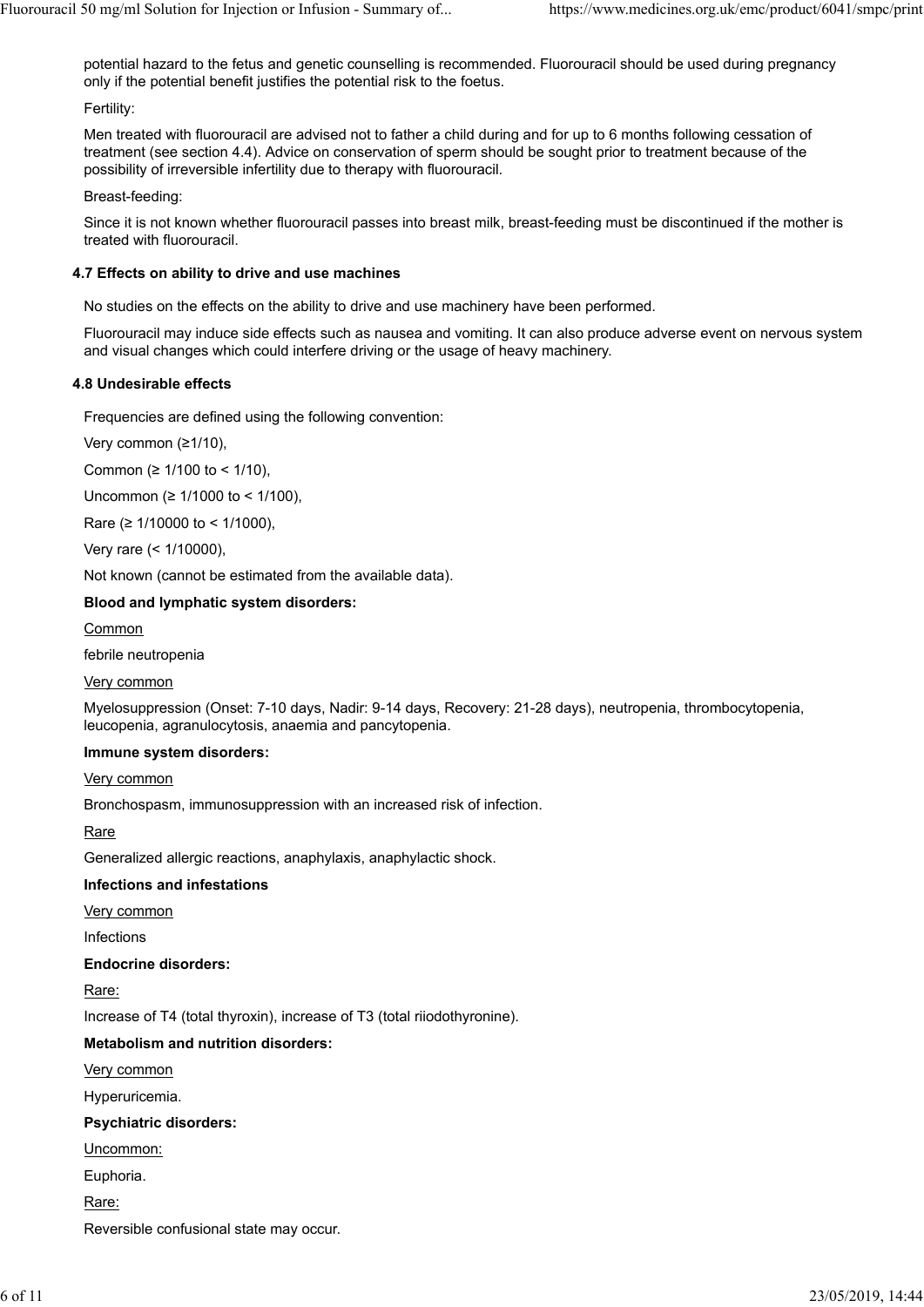#### Very rare:

Disorientation

### **Nervous system disorders:**

## **Uncommon**

Nystagmus, headache, dizziness, symptoms of Parkinson's disease, pyramidal signs, euphoria, somnolence

### Very rare

Symptoms of leucoencephalopathy including ataxia, Acute cerebellar syndrome, dysarthria, confusion, disorientation, myasthenia, aphasia, convulsion or coma, kidney failure.

### Not Known:

Peripheral neuropathy may occur, hyperammonaemic encephalopathy

#### **Eye disorders:**

Systemic fluorouracil treatment has been associated with various types of ocular toxicity.

#### Uncommon

Excessive lacrimation, blurred vision, eye movement disturbance, optic neuritis, diplopia, decrease in visual acuity, photophobia, conjunctivitis, blepharitis, ectropion, dacryostenosis

#### **Cardiac disorders:**

#### Very common

Ischemic ECG abnormalities.

### Common

Angina pectoris-like chest pain.

### Uncommon

Arrhythmia, myocardial infarction, myocardial ishchemia myocarditis, heart insufficiency, dilative cardiomyopathy, cardiac shock.

#### Very rare

Cardiac arrest, sudden cardiac death

Cardiotoxic adverse events mostly occur during or within hours following the first treatment cycle. There is an increased risk of cardiotoxicity in patients with previous coronary heart disease or cardiomyopathy.

# Not known

Tachycardia, breathlessness, pericarditis

#### **Vascular disorders**:

**Rare** 

Cerebral, intestinal and peripheral ischemia, Raynaud's syndrome, thromboembolism, thrombophlebitis/vein tracking,

Uncommon

Hypotension

#### **Gastrointestinal disorders:**

#### Very common

Gastrointestinal adverse events are very common and may be life-threatening. Mucositis (stomatitis, eosophagitis, pharyngitis, proctitis), anorexia, watery diarrhoea, nausea, vomiting.

#### **Uncommon**

Dehydration, sepsis, gastrointestinal ulceration and bleeding (may result in therapy being discontinued), sloughing

#### **Hepatobiliary disorders:**

Uncommon

liver cell damage

#### Very rare

Liver necrosis (cases with fatal outcome), Biliary sclerosis, Cholecystitis

#### **Skin and subcutaneous tissue disorders:**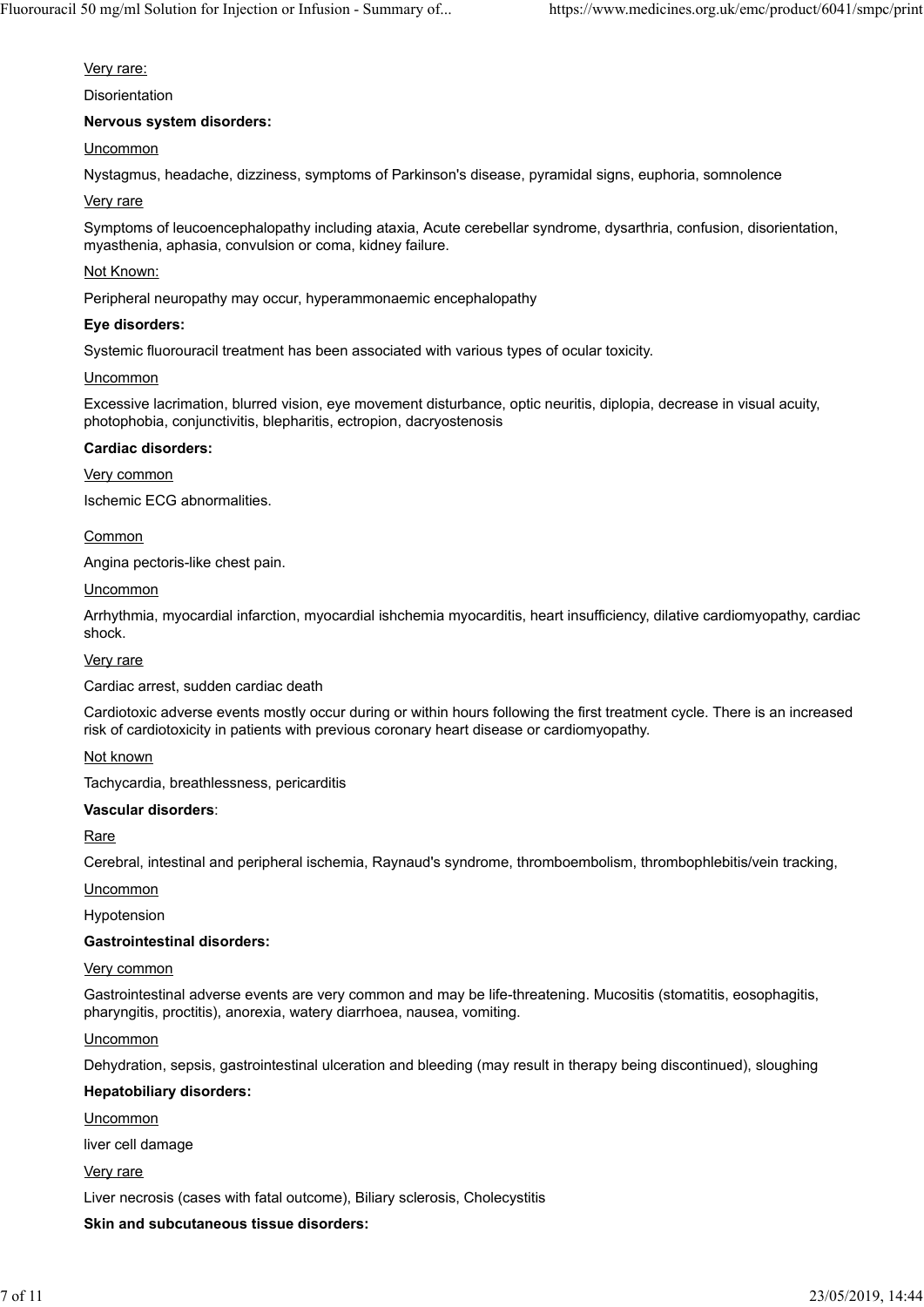#### Very common

Alopecia may be seen in a substantial number of cases, particularly females, but is reversible.

Palmar-plantar erythrodysaesthesia syndrome (hand-foot syndrome) has been noted with protracted and high dose continuous infusion.

The syndrome begins with dysaesthesia of the palms and soles that progress to pain and tenderness. There is associated symmetrical swelling and erythema of the hand and foot.

#### **Uncommon**

Dermatitis, skin alterations (e.g. dry skin, fissure erosion, erythema, pruritic maculopapular rash), exanthema, urticaria, photosensitivity, hyperpigmentation of the skin, streaky hyperpigmentation or depigmentation near the veins. Changes in the nails (e.g. diffuse superficial blue pigmentation, hyperpigmentation, nail dystrophy, pain and thickening of the nail bed, paronychia) and onycholyse.

#### **Reproductive system and breast disorder:**

**Uncommon** 

Spermatogenesis and ovulation disorder

#### **General disorders and administration site conditions:**

Very common

Delayed wound healing, epistaxis, malaise, weakness, fatigue.

Not Known

Fever, vein discolouration proximal to injection sites

#### Reporting of suspected adverse reactions

Reporting suspected adverse reactions after authorisation of the medicinal product is important. It allows continued monitoring of the benefit/risk balance of the medicinal product. Healthcare professionals are asked to report any suspected adverse reactions via the Yellow Card Scheme, website www.mhra.gov.uk/yellowcard or search for MHRA Yellow Card in the Google Play or Apple App Store.

#### **4.9 Overdose**

The symptoms and signs of overdosage are qualitatively similar to the adverse reactions but commonly are more pronounced particularly, the following adverse reactions might occur:

Nausea, vomiting, diarrhoea, gastrointestinal ulceration and bleeding, bone marrow depression (including thrombocytopenia, leukopenia, agranulocytosis).

Treatment consists of drug discontinuation and supportive measures (see section 4.4).

Patients who have been exposed to an overdose of fluorouracil should be monitored haematologically for at least four weeks. Should abnormalities appear, appropriate therapy should be utilised.

# **5. Pharmacological properties**

#### **5.1 Pharmacodynamic properties**

Pharmacotherapeutic group: **Antineoplastic agents; Antimetabolites;** Pyrimidine analogues

ATC code: L01BC02.

#### Mechanism of action

Fluorouracil is an analogue of uracil, a component of ribonucleic acid. The drug is believed to function as an antimetabolite. After intracellular conversion to the active deoxynucleotide, it interferes with the synthesis of DNA by blocking the conversion of deoxyuridylic acid to thymidylic acid by the cellular enzyme thymidylate synthetase. Fluorouracil may also interfere with RNA synthesis.

#### **5.2 Pharmacokinetic properties**

After intravenous administration, Fluorouracil is distributed through the body water and disappears from the blood within 3 hours. It is preferentially taken up by actively dividing tissues and tumours after conversion to its nucleotide. Fluorouracil readily enters the C.S.F. and brain tissue.

Following IV administration, the plasma elimination half-life averages about 16 minutes and is dose dependant. Following a single IV dose of fluorouracil approximately 15 % of the dose is excreted unchanged in the urine within 6 hours; over 90% of this is excreted in the first hour. The remainder is mostly metabolised in the liver to inactive metabolites by the usual body mechanisms for uracil. Hepatic impairment may result in slower metabolism of fluorouracil and may require dose adjustment.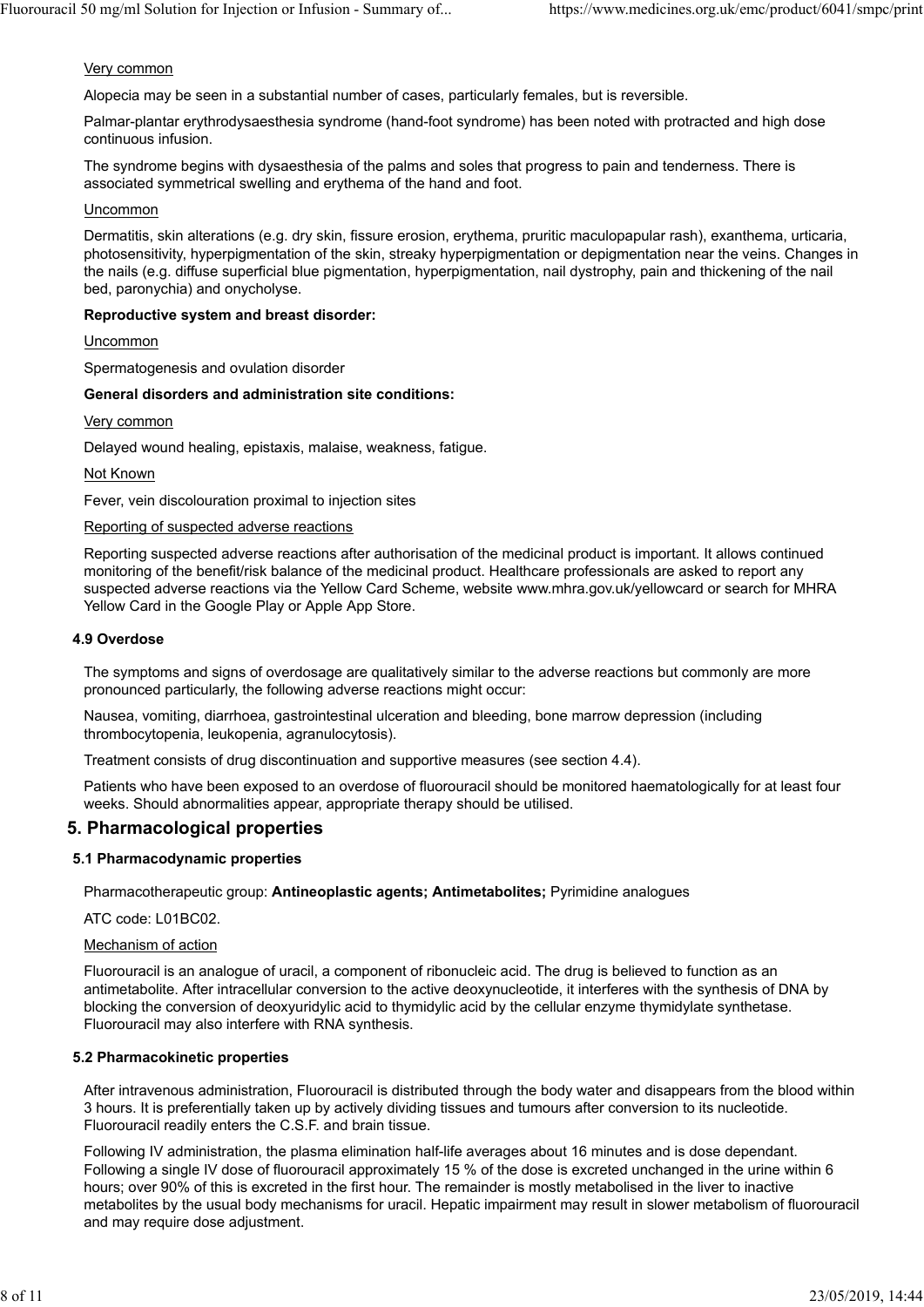5-fluorouracil is catabolised by the enzyme dihydropyrimidine dehydrogenase (DPD) to the much less toxic dihydro-5-fluorouracil (FUH2). Dihydropyrimidinase cleaves the pyrimidine ring to yield 5-fluoro-ureidopropionic acid (FUPA). Finally, β-ureido-propionase cleaves FUPA to α-fluoro-β- alanine (FBAL) which is cleared in the urine. Dihydropyrimidine dehydrogenase (DPD) activity is the rate limiting step. Deficiency of DPD may lead to increased toxicity of 5-fluorouracil (see section 4.3 and 4.4).

## **5.3 Preclinical safety data**

Preclinical information has not been included, as the clinical toxicity profile of fluorouracil has been established after many years of clinical use.

# **6. Pharmaceutical particulars**

## **6.1 List of excipients**

Sodium hydroxide (For pH adjustment)

Hydrochloric acid (For pH adjustment)

Water for Injections

#### **6.2 Incompatibilities**

Fluorouracil is incompatible with folinic acid, Carboplatin, Cisplatin, Cytarabine, Diazepam, Doxorubicin, Droperidol, Filgrastim, Gallium nitrate, Methotrexate, Metoclopramide, Morphine, Ondansetrone, parenteral nutrition, Vinorelbin, other Anthracyclines.

Formulated solutions are alkaline and it is recommended that admixture with acidic drugs or preparations should be avoided.

In the absence of compatibility studies, this medicinal product must not be mixed with other medicinal products.

#### **6.3 Shelf life**

Shelf life of unopened vial:

2 years.

Vial after first opening:

Use immidiately after opening

Shelf Life after dilution

In use: Chemical and physical in-use stability has been demonstrated for 24 hours at 25°C with Glucose 5% or Sodium Chloride 0.9% Injection or Water for Injections at concentration 0.98 mg/ml of fluorouracil.

From a microbiological point of view, the product should be used immediately. If not used immediately, in-use storage times and conditions prior to use are the responsibility of the user.

#### **6.4 Special precautions for storage**

Store below 25°C. Do not refrigerate or freeze. Keep vial in the outer carton in order to protect from light.

The pH of Fluorouracil Injection is 8.9 and the drug has maximal stability over the pH range 8.6 to 9.4.

For storage condition of the diluted medicinal product, see section 6.3.

If a precipitate has formed as a result of exposure to low temperatures, redissolve by heating to 60°C accompanied by vigorous shaking. Allow to cool to body temperature prior to use.

The product should be discarded if it appears brown or dark yellow in solution.

#### **6.5 Nature and contents of container**

Fluorouracil Injection 50 mg/ml, 5 ml is filled in 5 ml Type I clear glass vials with rubber closure.

Fluorouracil Injection 50 mg/ml, 10 ml is filled in 10 ml Type I clear glass vials with rubber closure.

Fluorouracil Injection 50 mg/ml, 20 ml is filled in 20 ml Type I clear glass vials with rubber closure.

Fluorouracil Injection 50 mg/ml, 50 ml is filled in 50 ml Type I clear glass vials with rubber closure.

Fluorouracil Injection 50 mg/ml, 100ml is filled in 100 ml Type I clear glass vials with rubber closure.

Pack sizes:

Pack of 1X 5 ml vial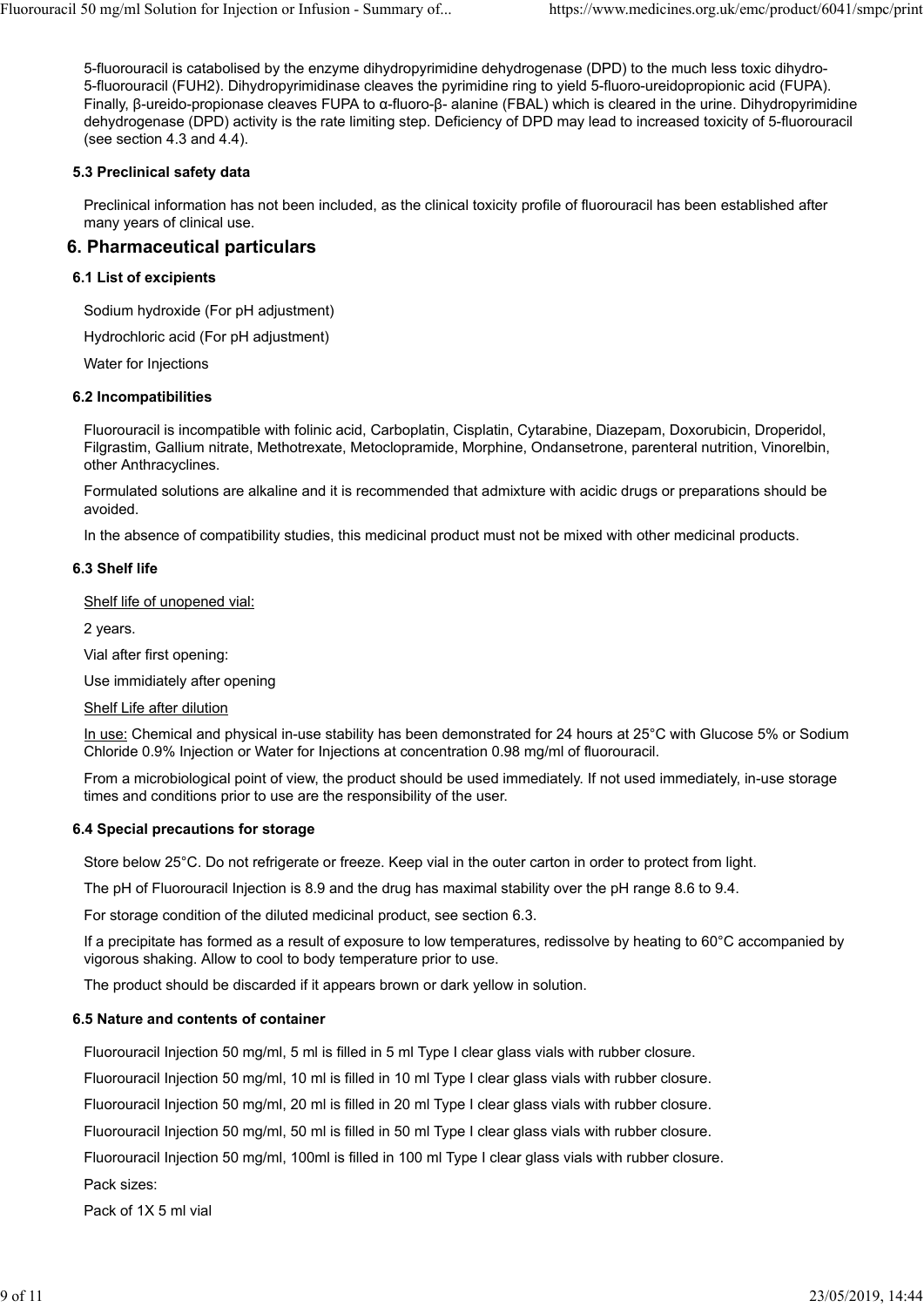Pack of 1X 10 ml vial Pack of 1X 20 ml vial Pack of 1X 50 ml vial Pack of 1X 100 ml vial

Not all pack sizes may be marketed.

### **6.6 Special precautions for disposal and other handling**

## **Cytotoxic Handling Guidelines**

Fluorouracil should be administered only by or under the supervision of a qualified physician who is experienced in the use of cancer chemotherapeutic drugs.

Fluorouracil Injection should only be prepared for administration by professionals who have been trained in the safe use of the preparation. Preparation should only be carried out in an aseptic cabinet or suite dedicated for the assembly of cytotoxics.

In the event of spillage, operators should put on gloves, face mask, eye protection and disposable apron and mop up the spilled material with an absorbent material kept in the area for that purpose. The area should then be cleaned and all contaminated material transferred to a cytotoxic spillage bag or bin and sealed for incineration.

#### **Contamination**

Fluorouracil is an irritant, contact with skin and mucous membranes should be avoided.

In the event of contact with the skin or eyes, the affected area should be washed with copious amounts of water or normal saline. Hydrocortisone cream 1% may be used to treat the transient stinging of the skin. Medical advice should be sought if the eyes are affected or if the preparation is inhaled or ingested.

### **First Aid**

Eye contact: Irrigate immediately with water and seek medical advice.

Skin contact: Wash thoroughly with soap and water and remove contaminated clothing.

Inhalation, Ingestion: Seek medical advice.

#### **Preparation Guidelines:**

a) Chemotherapeutic agents should be prepared for administration only by professionals who have been trained in the safe use of the preparation.

b) Operations such as reconstitution of powder and transfer to syringes should be carried out only in the designated area.

c) The personnel carrying out these procedures should be adequately protected with special clothing, two pairs of gloves one latex, one PVC, (the latex being worn beneath the PVC), this covers differences in permeabilities to the various antineoplastics, and eye shields. Luerlock syringes and fittings should always be used both in the preparation of cytotoxic products and for their administration.

(d) Pregnant personnel are advised not to handle chemotherapeutic agents.

(e) Refer to local guidelines before commencing.

#### **Disposal**

Syringes, containers, absorbent materials, solution and any other contaminated material should be placed in a thick plastic bag or other impervious container, marked as cytotoxic waste and incinerated at a minimum of 700°C.

Chemical inactivation can be achieved by 5% sodium Hypochlorite over 24 hours.

#### **Instruction for Use**

#### **Diluents**

Chemical and physical in-use stability has been demonstrated for 24 hours at 25°C with Glucose 5% or Sodium Chloride 0.9% Injection or Water for Injections at concentration 0.98 mg/ml of fluorouracil.

From a microbiological point of view, the product should be used immediately. If not used immediately, in-use storage times and conditions prior to use are the responsibility of the user.

The product should be discarded if it appears brown or dark yellow in solution.

The remainder of solutions should be discarded after use: do not make up into multidose preparations.

# **7. Marketing authorisation holder**

Accord Healthcare Limited,